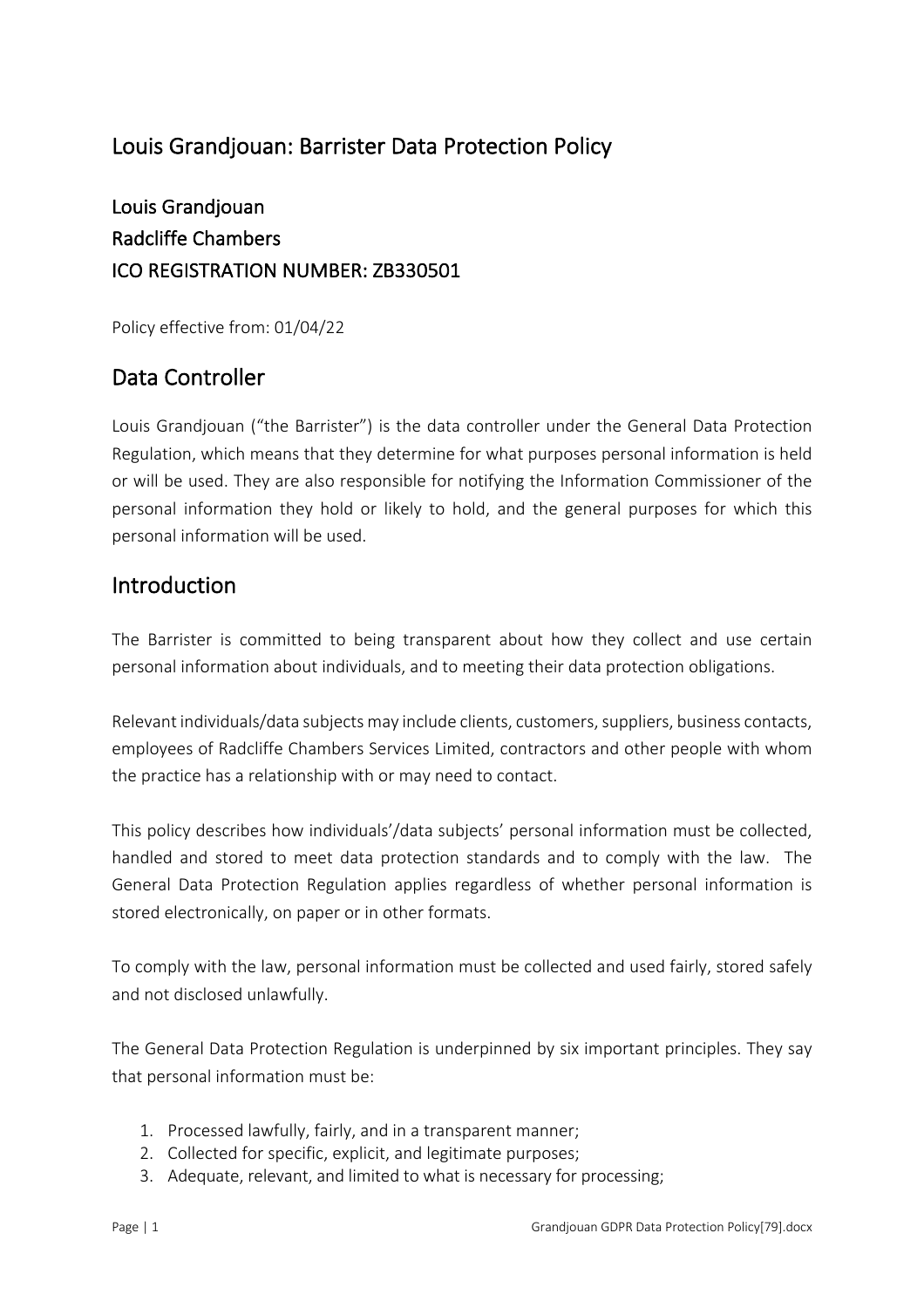- 4. Kept accurate and all reasonable steps to ensure that inaccurate personal information is rectified or deleted without delay;
- 5. Kept only for the period necessary for processing;
- 6. Secure and protected against unauthorised or unlawful processing, and accidental loss, destruction or damage.

### General Data Protection Policy Information

The Barrister will take all reasonable steps, through appropriate management and strict application of criteria and controls, to:

- Observe fully conditions regarding the fair collection and use of personal information;
- Meet its legal obligations to specify the purposes for which personal information is used;
- Collect and process appropriate personal information, and only to the extent that it is needed to fulfil its operational needs or to comply with any legal requirements;
- Ensure the quality of personal information used;
- Ensure appropriate retention and disposal of personal information;
- Ensure that the rights of people about whom personal information is held, can be fully exercised under the GDPR. These include:
	- o The right to be informed
	- o The right of access
	- o The right to rectification
	- o The right to erase
	- o The right to restrict processing
	- o The right to data portability
	- o The right to object
	- o Rights in relation to automated decision making and profiling.
- Take appropriate technical and organisational security measures to safeguard personal information;
- Ensure that personal information is not transferred outside the EEA without suitable safeguards;
- Treat people justly and fairly whatever their age, religion, disability, gender, sexual orientation or ethnicity when dealing with requests for personal information;
- Set out clear procedures for responding to requests for personal information.

#### Data Storage

The Barrister takes seriously the security of personal information and records relating to service users and will ensure such information and records are stored securely and are accessible only to authorised employees of Radcliffe Chambers Services Limited and contractors.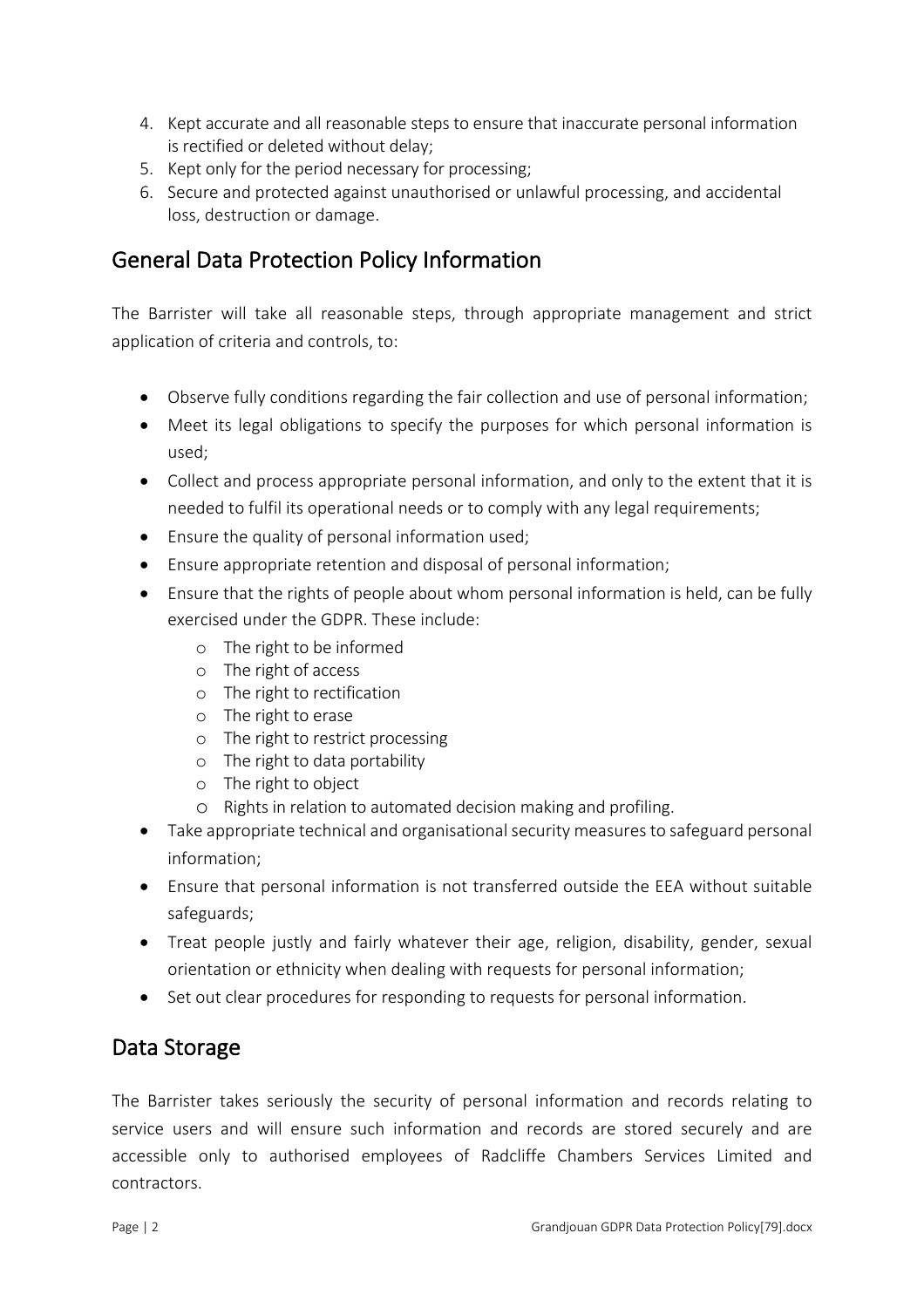Internal policies and controls are in place to protect personal information against loss, accidental destruction, misuse or disclosure, and to safeguard personal information against unauthorised access. Personal information will be stored for only as long as it is needed or required by statute and will be disposed of appropriately.

Where the Barrister engages third parties to process personal information on its behalf, such parties do so on the basis of written instructions, are under a duty of confidentiality and are obliged to implement appropriate technical and organisational measures to ensure the security of personal information.

The Barrister will ensure all personal and company data is non-recoverable from any computer system previously used within Radcliffe Chambers, which has been passed on/sold to a third party.

### Data Access and Accuracy

All individuals/data subjects have the right to accessthe personal information held about them, except where specific exemptions apply to a legal professional. The Barrister will take reasonable steps to ensure that this personal information is kept up to date.

In addition, the Barrister will take all reasonable steps to ensure that:

- ! Everyone processing personal information understands that they are contractually responsible for following good data protection practice
- ! Everyone processing personal information is appropriately trained to do so
- ! Everyone processing personal information is appropriately supervised
- ! Anybody interested in making enquiries about handling personal information knows what to do
- It deals promptly and courteously with any enquiries about handling personal information
- It describes clearly how it handles personal information
- It will regularly review and audit the ways it holds, manages and uses personal information
- It regularly assesses and evaluates its methods and performance in relation to handling personal information
- All employees of Radcliffe Chambers Services Limited are aware that a breach of the rules and procedures identified in this policy may lead to disciplinary action being taken against them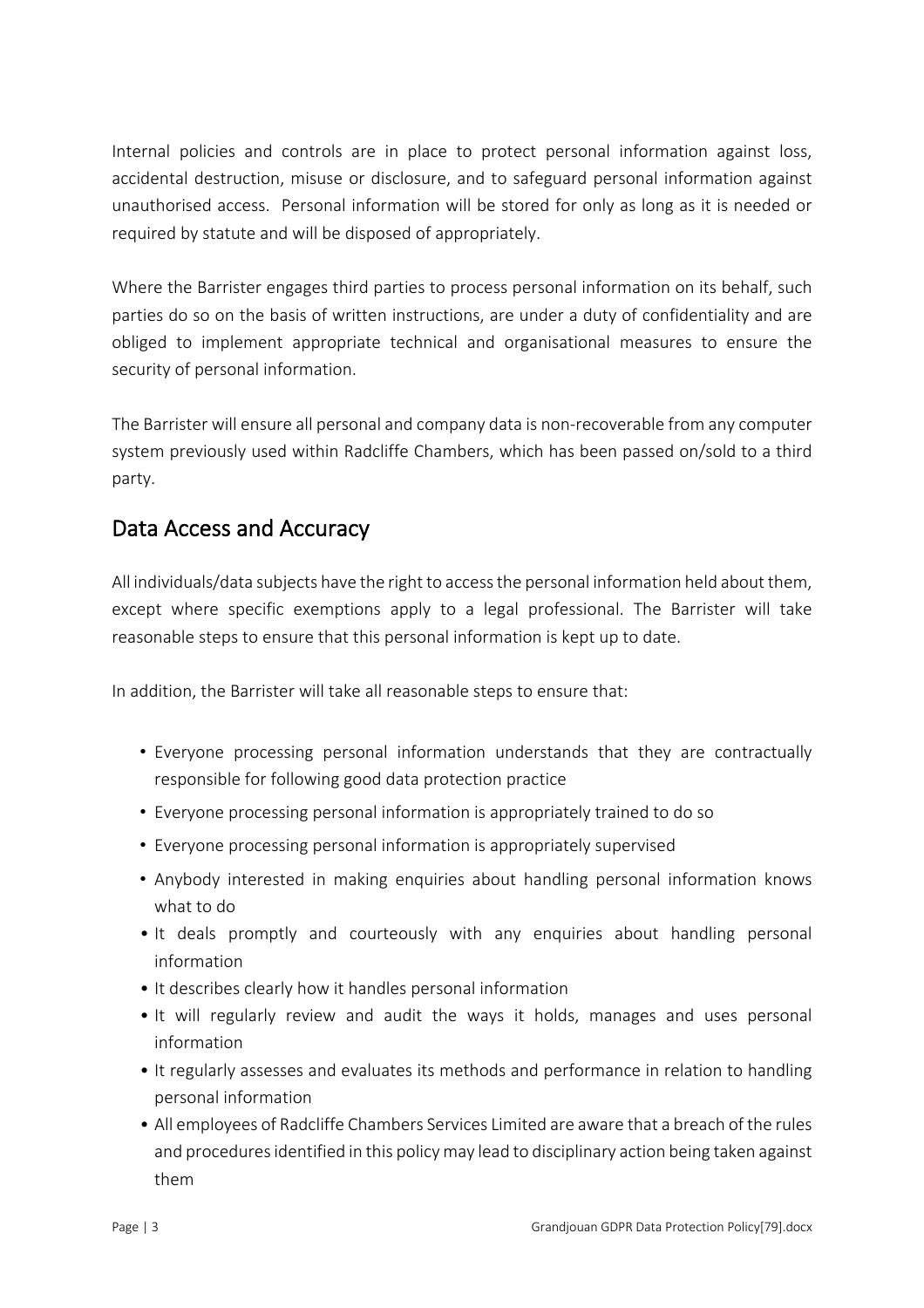#### Disclosure

The Barrister may share personal information that they have collected with:

- Instructing solicitors
- Legal representatives for other parties for the purpose of enabling communication (such as providing a name when stating on whose behalf been instructed).
- Radcliffe Chambers management and staff who provide administrative services.
- Regulator or legal advisors in the event of a dispute or other legal matter.
- Law enforcement officials, government authorities, or other third parties to meet legal obligations.
- The courts, arbitrator or adjudicator in the ordinary course of proceedings.
- Any other party where ask and consent given to the sharing.

And with the following (subject to any instructions given to the contrary):

- Pupil or mini pupil, under training.
- Counsel in Chambers, where they have also been instructed or for the purposes of proof reading or obtaining a second opinion on an informal basis.
- Legal representatives for other parties, for the purposes of resolving the case.
- Mediator during the course of a mediation.

The Barrister may share personal information with other agencies such as government departments and other relevant parties.

Individual/data subjects will be made aware in most circumstances how and with whom their personal information will be shared.

There are circumstances where the law allows the Barrister to disclose personal information (including sensitive personal information) without the individual's/data subject's consent. These circumstances arise where the individual/data subject has already made the information public or where the data controller is:

- a) Carrying out a legal duty or as authorised by the Secretary of State;
- b) Protecting vital interests of an individual/data subject or other person;
- c) The individual/data subject has already made the information public;
- d) Conducting any legal proceedings, obtaining legal advice or defending any legal rights;
- e) Monitoring for equal opportunities purposes ie race, disability or religion;
- f) Providing a confidential service where the individual/data subject's consent cannot be obtained or where it is reasonable to proceed without consent: eg where we would